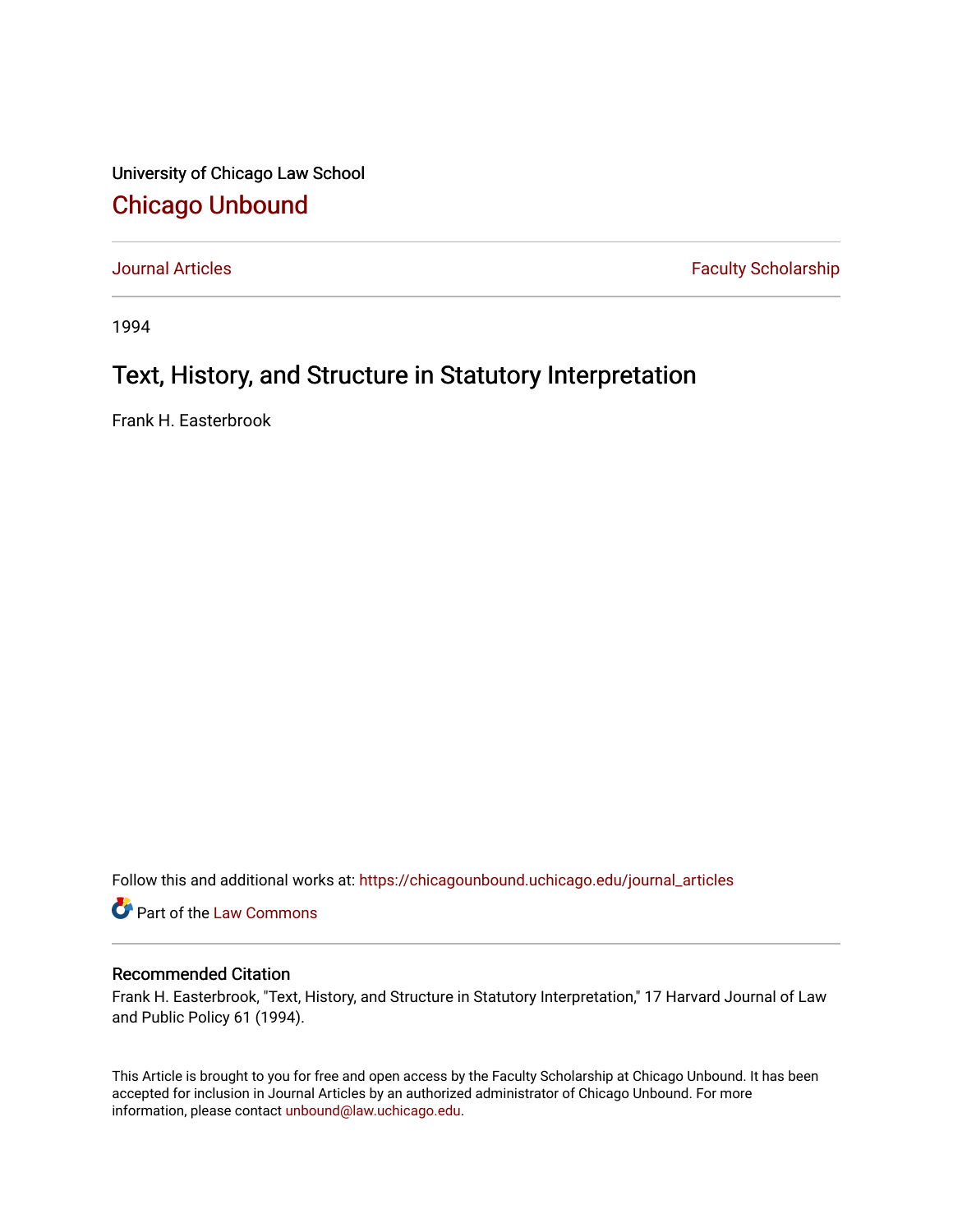## TEXT, HISTORY, **AND STRUCTURE** IN STATUTORY INTERPRETATION

## FRANK H. EASTERBROOK\*

All judges follow a simple rule: when the statute is clear, apply it. But people rarely come to court with clear cases. Why waste time and money? People come to court when the texts are ambiguous, or conflict, or are so old that a once-clear meaning has been lost because of changes in the language or legal culture.

No simple approach to these issues will be possible, because words are not born with meanings. Words take their meaning from contexts, of which there are many---other words, social and linguistic conventions, the problems the authors were addressing. Texts appeal to communities of listeners, and we use them purposively. The purposes, and so the meaning, will change with context, and over time.

This is the great attraction of legislative history. It provides clues when other avenues fail. It is also the source of the standard objection. Clues offer many avenues of investigation but do not themselves decide. These clues are slanted, drafted by the staff and perhaps by private interest groups.' A Sherlock Holmes could work through the clues, and those most reliable, and draw unerring inferences. Alas, none of us is a worthy successor to Holmes, even the Oliver Wendell variety. At our best, we err. And we are almost never at our best. Some other case knocks; the attention we can give is short, and our inferences correspondingly unreliable.' We hear in the debates what we prefer to hear-and our preferences differ widely.<sup>3</sup> Even when all of us hear the same thing, a search for these clues consumes resources but does not yield rewards comparable to the effort invested.

I have no doubt that these are cautions rather than bars to the use of legislative history. As Judge Mikva puts **it:** "The enemy is

**<sup>\*</sup>** Judge, United States Court of Appeals for the Seventh Circuit; Senior Lecturer, The Law School, The University of Chicago. This talk was prepared for the 1993 Federalist Society Symposium and is © 1993 by Frank H. Easterbrook. Portions of the address are derived from a longer essay forthcoming in the Florida State University Law Review. I have abbreviated the exposition and footnotes accordingly.

**<sup>1.</sup>** *See* Note, *Wy Learned Hand Would Never Consult Legislative History Today,* **105 HARv. L.** REv. 1005 (1992).

<sup>2.</sup> *See* Frank H. Easterbrook, *lWut's So Special AboutJudges?,* **61 CoLo. L. RE,. 773, 778-** 80 **(1990).**

**<sup>3.</sup>** *See* Conroy v. Aniskoff, **113 S.** Ct. **1562, 1567-72** (1993) (Scalia, **J.,** concurring).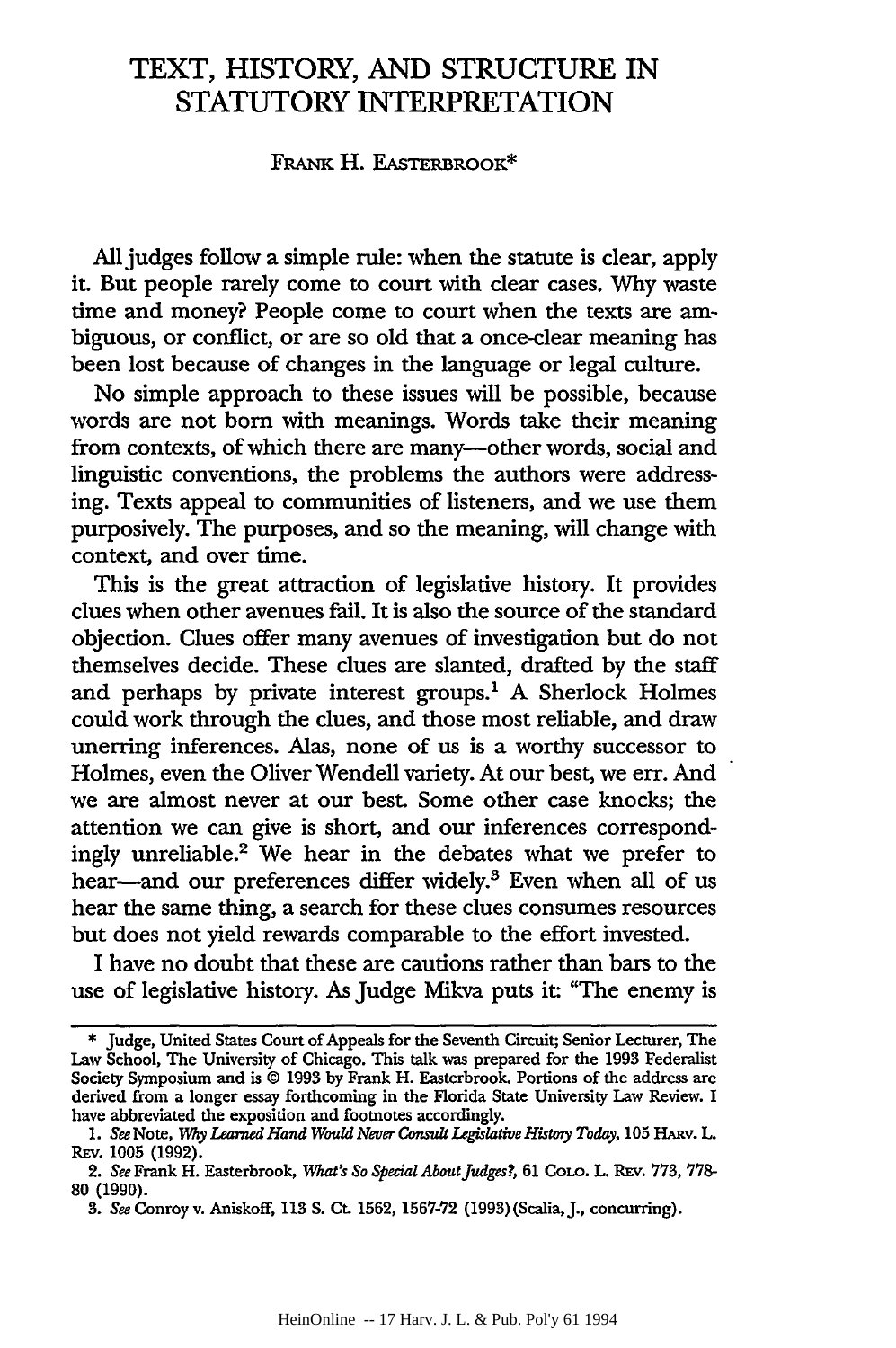not legislative records-only *bad* legislative records."4 Sorting good from bad is tough. Perhaps you had to be there. Still, Congress believes legislative history useful-doubtless because it, too, knows the shortcomings of language and the need for clues. If Congress thought that reliance on legislative history threw judges off the scent too often, it would desist, or tell us not to use the stuff. Some nations have statutes, expanding on the interpretive rules in the Dictionary Act, $5$  telling judges when, if at all, to use legislative history. In the United States history is used with the enduring consent of the legislature. When the authors of a statute deem legislative history valuable, who are judges to disagree?

This is enough, it seems to me, to follow clues on many questions. A statute imposes a duty on imported fruit. Is a tomato a fruit or a vegetable?<sup>6</sup> Best look to the legislative history, which may tell us whether Congress meant the scientific or the lay sense of fruit. A statute creates a special rule for pension funds if "substantially all" of their members are truckers. Only the legislative history helps us know whether this means **2/3,** or 3/4, or 4/5, or some other dividing line.<sup>7</sup>

Wait. Am I not a notorious opponent of legislative history? That is indeed my position, and it grows out of a belief that becoming accustomed to mining the debates for clues creates some profound and unwelcome changes in how judges see laws.

A method that sees legislative history as a *friend* rather than as merely inevitable leads to a jurisprudence in which statutory words become devalued. We use our knowledge of the times in which the texts were written to deduce the purposes, goals, objectives, and values of the drafters. These, and not rules, are what we find in the committee reports and debates-the very things deliberately left out of the enacted text. The norm, in other words, becomes to start by boosting the level of generality. Having reduced to possession the values behind the texts, the judge proceeds to advance the cause of those values in the case at hand.

**<sup>4.</sup>** AbnerJ. Mikva, *Statutory Interpretation: Getting the Law to be Less Common,* **50** OHO **ST. LJ. 979, 982 (1989).**

**<sup>5. 1</sup> U.S.C. § 1 (1988).**

*<sup>6.</sup> See* Nixon v. Hedden, 149 **U.S.** 304 **(1893)** (holding that tomatoes are vegetables).

*<sup>7.</sup> See* Continental Can Co. v. Chicago Truck Drivers Pension Fund, **916 F.2d** 1154 (7th Cir. **1990).**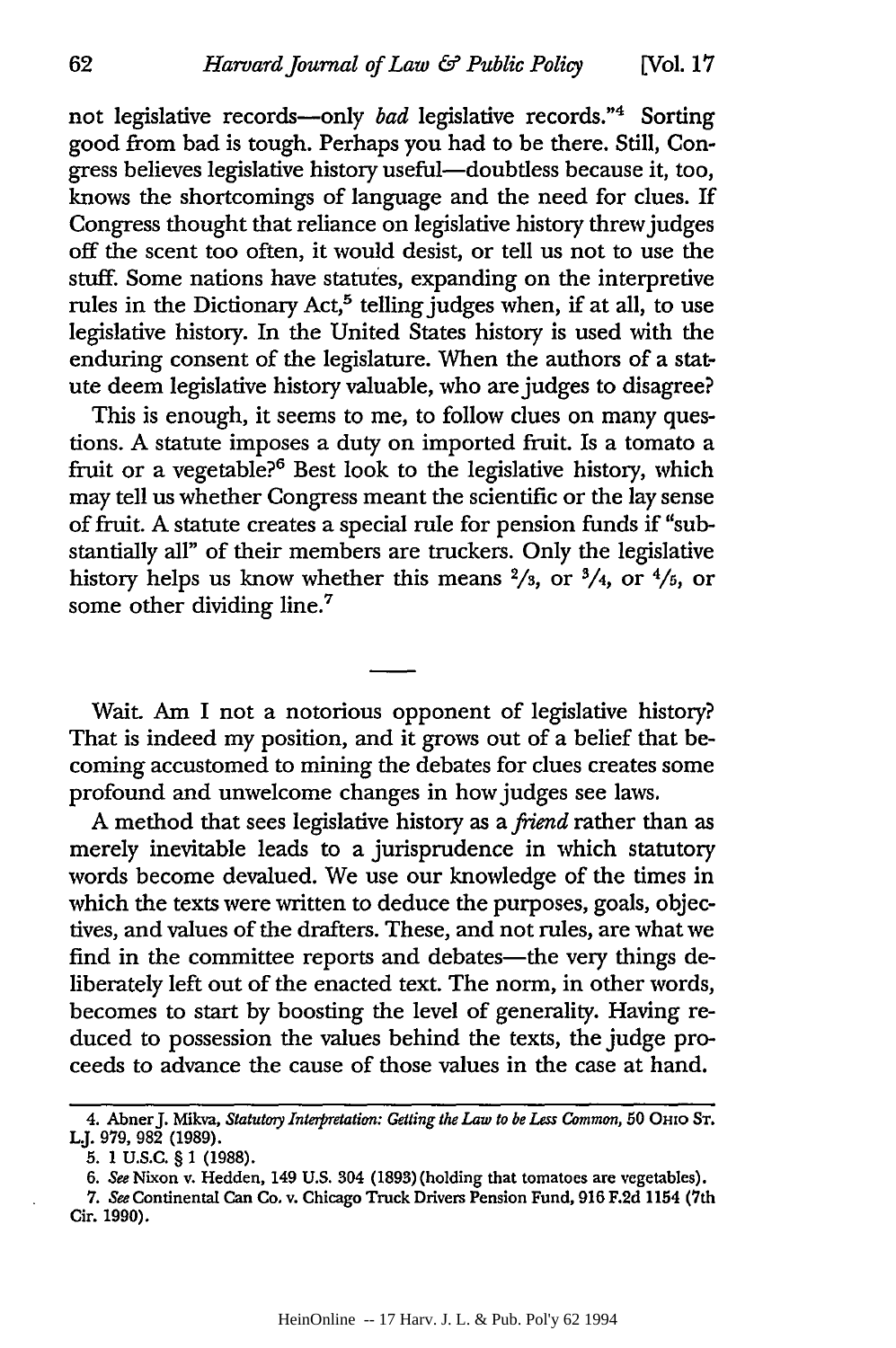**No. 1]**

No one could say that rules are always preferable to standards, or the reverse. What you should notice about this method of construction, however, is that rules are converted into standards in all tough cases. **A** method of construction concentrating on values and imputed intent denies to the drafters the ability to choose rules, with their gains, their pains, and their limited scope.

Changing the structure of laws, and the level of generality at which we read them, is not some consequence of reading legislative history "badly." It is an outcome of the process when done well. Those who balk do so not because they believe that language *is* simple and statutory commands "plain"; instead the con**cern** is that only a relatively mechanical approach can be reconciled with the premises of democratic governance. Consider some of these premises.

One thing we wish the legal system to do is to give understandable commands, consistently interpreted. This calls for emptyheaded simplicity. Facilitate planning; facilitate settlement in litigation; avoid search for factors that will impress judges if only you can find them in a warehouse of documents.

Another thing political society wishes to do is to confine judges. We are supposed to be faithful agents, not independent principals. Having a wide field to play-not only the statute but also the debates, not only the rules but also the values they advance, and so on-liberates judges. This is objectionable on grounds of democratic theory as well as on grounds of predictability.

**A** third thing we wish to do is to empower Congress. Let it make rules. This means using whatever approach Congress picks, adhering rather than shifting. **A** shift from rules to standards frustrates compromises, undermines even the *ability* to choose. Sometimes concern that judges *will* shift levels on Congress leads to overspecificity. No one who has read the environmental laws can avoid concluding that there is excess specificity designed to **tie** the hands of actors who might pull a switch.

**A** fourth thing we wish to do is to constrain Congress. Yes, **I** know this is exactly the opposite of the third objective. Yet it too is an important part of the design. Congress must act bicamerally. It needs presidential approval. The laws must be published. These requirements serve important values-they cut down on the amount of legislation and drive bargains into the open where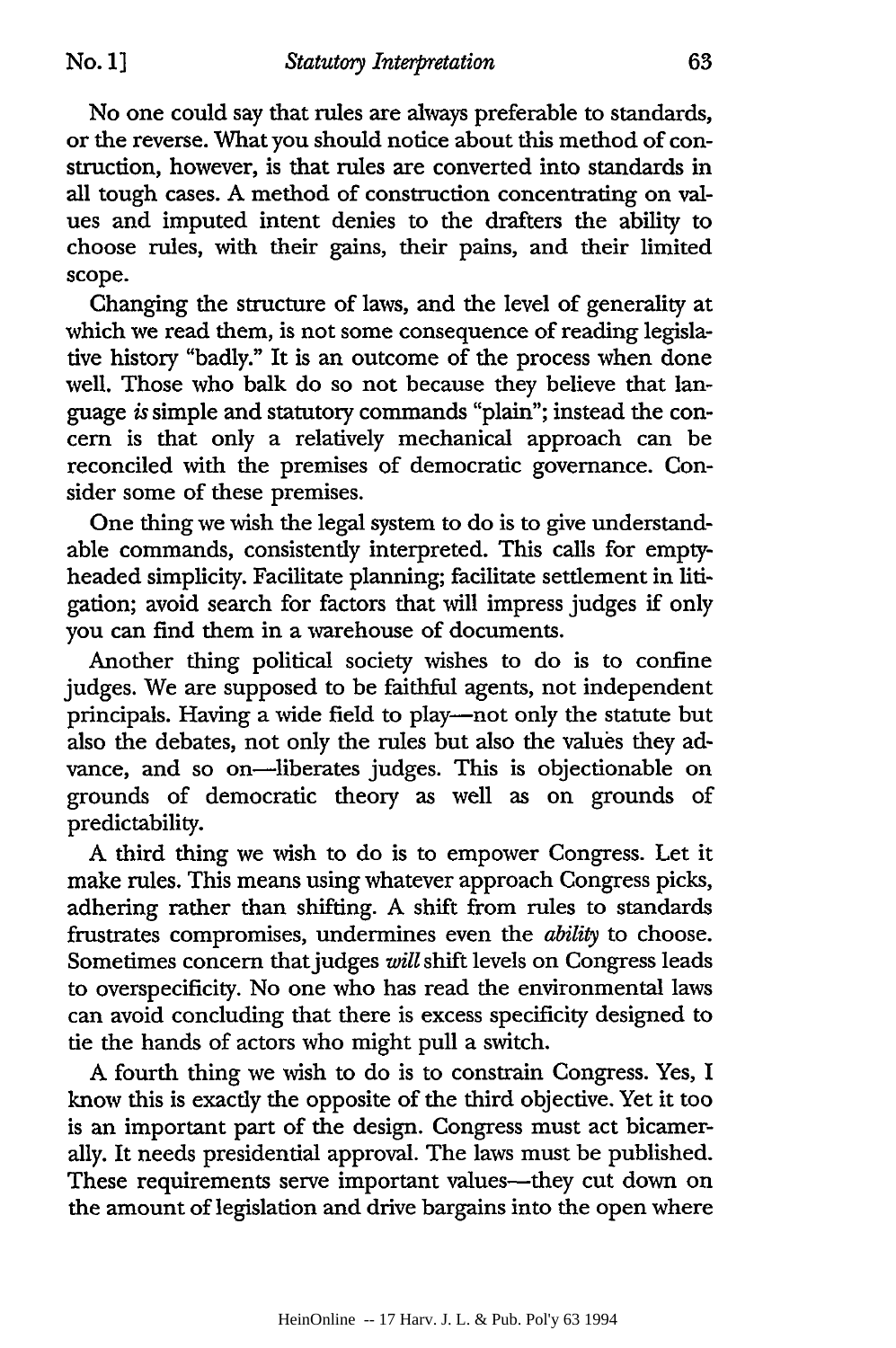they may be scrutinized. Enacting a vaporous statute and winking, or putting some stuff in the reports, avoids these constraints-which judges can resist by insisting that words in laws be taken seriously.

A fifth thing we wish to do is to make the law sensible, to improve the substance of rules. But this goal, I submit, is entirely subordinate to the first four, and usually incompatible with them. It can be accomplished only by the strategy of defining ends and seeking them, a strategy that costs us dearly in ability to achieve the principal objectives. Making the law *work* is a proper goal for judges only at the retail level; substance is in the main for the political branches. "Getting things right" may be a principal goal of *law* without its being a principal or even a particularly important goal of legal interpretation.

The first four objectives, and the subordination of the fifth, imply what is coming to be called "textualism": sticking to lower levels of generality, preferring the language and structure of the law whenever possible over its legislative history and imputed values. Searching for meaning, to be found in structure and appeals to the objective legal culture, rather than in "intent"-for references to intent are just another way to shift the level of generality and scoot off in a new direction.

Have I just condemned "original intent?" This phrase has come to denote conservative judging in constitutional law. It is ensconced as the norm in statutory law. Judges look for and enforce the intent of Congress.

But in saying this we are just beginning with the problem. Consider two potential meanings of "legislative intent."

FIRsT. Because interpretation is a social enterprise, because words have no natural meanings, and because their effect lies in context, we must consult these contexts. The goals, purposes, concerns, of the authors illuminate things. Intent then informs a reading of the text, tells us its meaning.

**SECOND.** The legislature is supreme. Words are a feeble tool by which the legislature carries out its decisions. We should prefer to have access to the decisions without the intermediation. Those decisions lie in the thoughts of the authors. Texts then are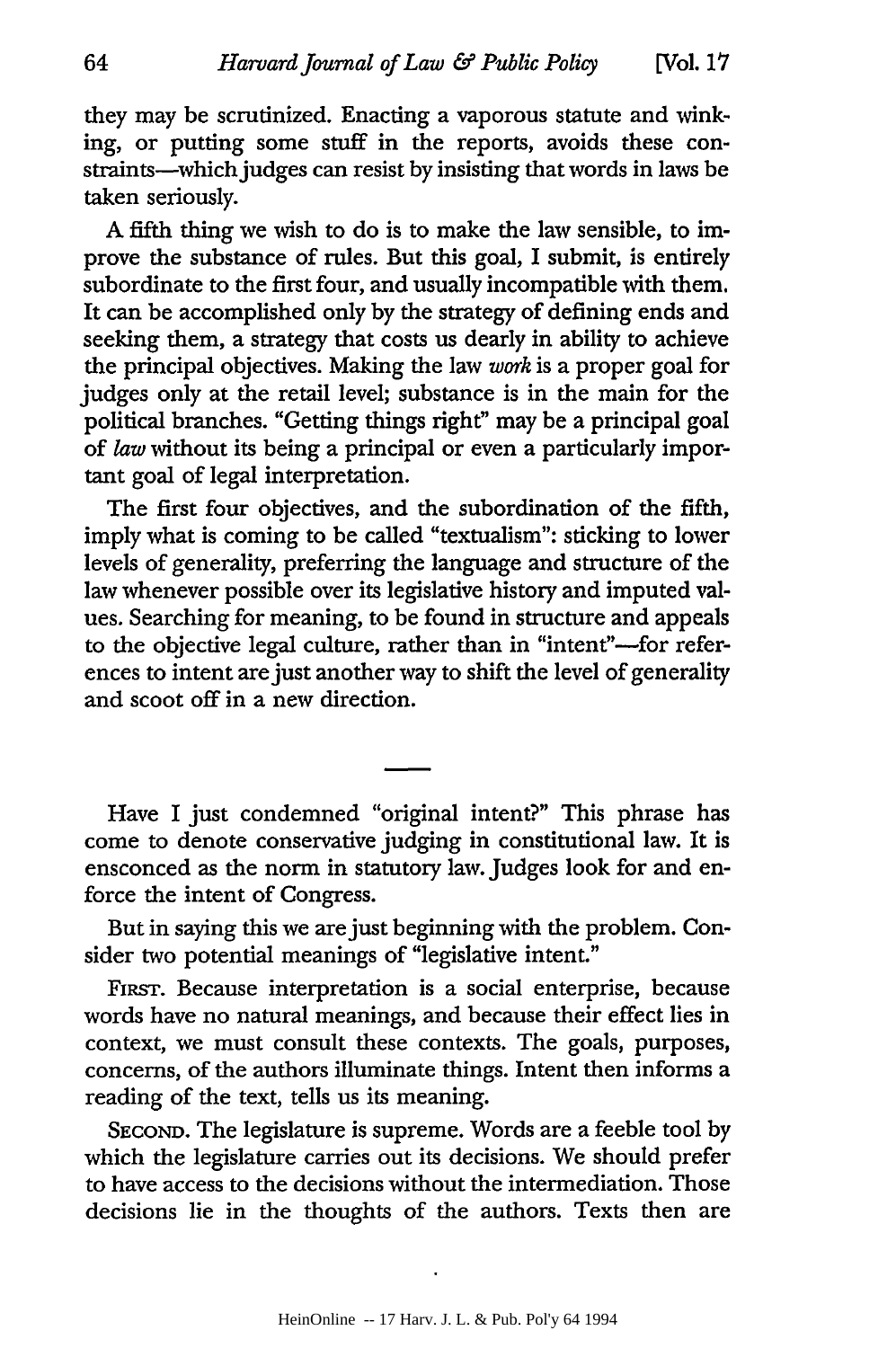No. **1]**

merely evidence of intent, which is the real law. When better evidence of intent comes along, we shall use it.

Both of these themes may be found in cases under the banner of fealty to legislative intent. But notice how different they are. The first treats the text as supreme but recognizes the difficulty of divining meaning; the second treats the intent as supreme. They may produce very different outcomes in practice.

What shows up as skepticism about legislative history is, by and large, skepticism about the second use of intent-on the ground that mental states are unknowable, that they cut the President along with most of the legislature out of the process, and that the search for these elusive intents so liberates judges that they become the law-givers in fact. How can you falsify claims about the mental states of deceased legislators?

Let me give you some illustrations that test the proper meaning of intent. I put them in two groups: (1) raw intent; (2) recorded intent plus open-ended statutes.

RAW INTENT. Let us suppose that we know intent perfectly, but that legislative desires cannot be matched to a statute. I have in mind the *Isla Petroleum* case from 1988.<sup>8</sup> Congress creates a system of price controls on oil. These are a catastrophe, producing long lines and allocating oil according to political pressure rather than economic benefit. Eventually Congress repeals the limits, and during the debates leading to the repeal there is a unanimous cry on both sides of the aisle to allow the market to take over. The committee reports proclaim a preference for market pricing.

As soon as the federal law ends, Puerto Rico institutes a system of price controls just like the expiring one. May the Commonwealth enforce these rules, or are they preempted? A unanimous court of appeals (not mine!) said that Congress' preference for the market must prevail. A unanimous Supreme Court reversed, distinguishing legislatures' preferences from rules of law. We knew the intent of Congress. It wanted to let the market alone. But the intent was not expressed in forms with legal effect. No law with bicameral approval, no signature of the President. Thus no law. Yearnings are not law-even if the people doing the yearning sit in the Congress. So, too, opinion polls of persons

<sup>8.</sup> Puerto Rico Dep't of Consumer Affairs v. Isla Petroleum Corp., 485 U.S. 495 (1988).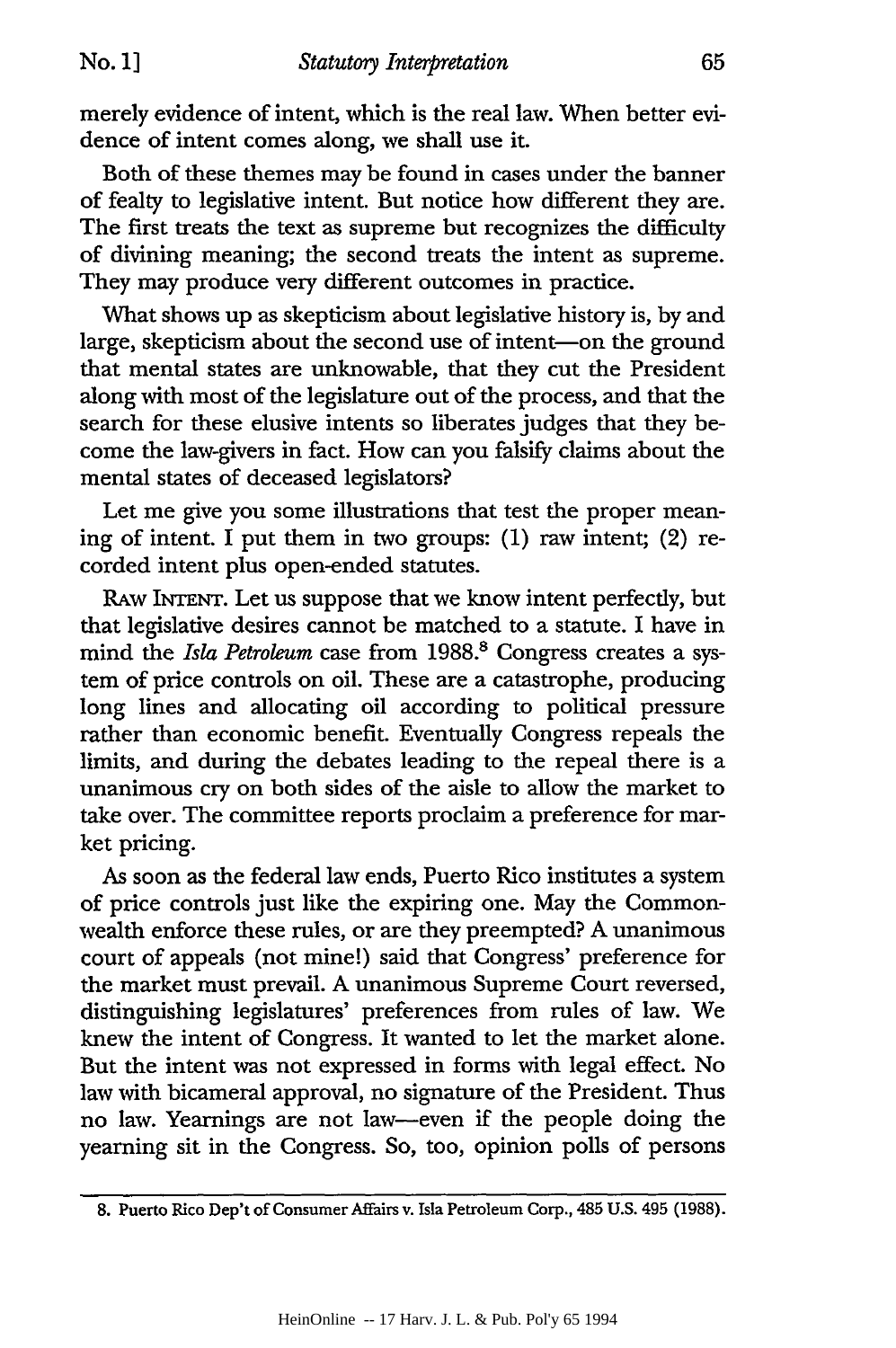sitting in Congress are not law. The process of approval is what defines the difference between opinion and law.

Consider a parallel from my court: Congress enacts a new chapter of bankruptcy code. May people convert pending cases to this new Chapter 12? The bill said no. The Conference Report said yes—and described in great detail the circumstances allowing conversion. Perhaps in the rush at the end of Congress, with pencil interlineations, someone picked up the wrong scrap of paper and sent it to the President. But there it was, and we held that text prevails over intent because only the text went through the constitutional process.<sup>9</sup> Once we discard the view that text is just a clue to intent, once we see that the goal is to ascertain the meaning of enacted texts, this is an easy case.

EXPLANATIONS OF OPEN-ENDED TEXTS. Legislatures usually manage to enact texts having at least colorable relation to the history. Who gets to fill the interstices? Courts? Agencies? The committee? The intent-as-law school looks to the committee-as Justice Frankfurter once cracked, in labor law the court looks to the text only when the committee report is unclear.<sup>10</sup> That attitude implied a need to send judges to re-education camps, from which they are beginning to emerge.

My example is a case from 1991, *American Hospital Ass'n v. NLRB.1'* Congress required the Board to decide bargaining units case-by-case. It adopted a rule specifying the number of units, seven, for hospitals, with potential outs for extraordinary circumstances. The Court first rejected the argument that rules are inconsistent with case-by-case decisions. Rules just say what the Board will consider as it decides each case. Then it took up a committee report that sternly warned the Board against allowing the proliferation of bargaining units in hospitals. The Association's lawyer did not say that this report varied the text; instead he argued that it informed the meaning of the language requiring the Board to make case-by-case decisions.

Not so, the Court rejoined. Reports state views—that is, intent-but these views do not create rules. Instead they state intentions about how to legislate in the future. Let me quote it:

**<sup>9.</sup>** In re Sinclair, **870** F.2d 1340 (7th Cir. 1989).

**<sup>10.</sup>** See Greenwood v. United States, 350 **U.S.** 366, 374 (1956) (carefully attributing the proposition to an unnamed wag).

<sup>11. 111</sup> S. **Ct.** 1539 (1991).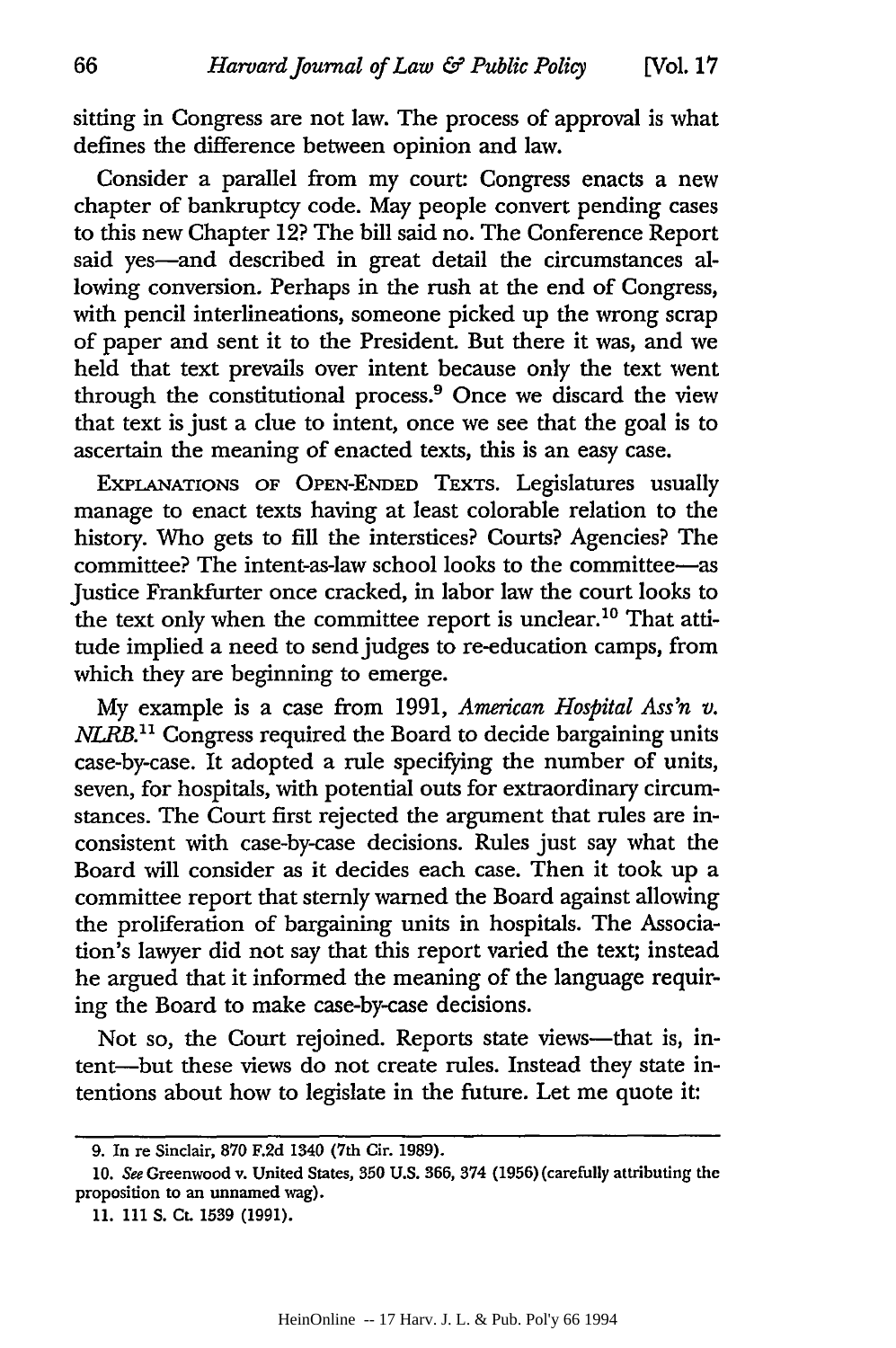We think the admonition in the Committee Reports is best understood as a form of notice to the Board that if it did not give the appropriate consideration to the problem of proliferation in this industry, Congress might respond with a legislative remedy. So read, the remedy for noncompliance with the admonition is in the hands of the body that issued it.... If Congress believes that the Board has not given 'due consideration' to this issue, Congress may fashion an appropriate non to u

Here we find clear, direct intent of Congress bypassed. Surely you assume that Justice Scalia wrote the opinion, and that between two and four Justices dissented, probably led by Justices White or Stevens, who are most devoted to legislative history and the intent-as-law school. Well, Justice Stevens wrote in this case all right-he wrote for the Court. I have quoted his words. There was no dissent. New times indeed.

I want to reemphasize what should be obvious. "Plain meaning" as a way to understand language is silly. In interesting cases, meaning is not "plain"; it must be imputed; and the choice among meanings must have a footing more solid that a dictionary-which is a museum of words, an historical catalog rather than a means to decode the work of legislatures.

Any theory of meaning must be jurisprudential. What does the Constitution require legislatures to do to produce a law? What is the proper relation between tenured judges and evolving legislatures? To the extent the constitutional rules permit this inquiry, what are the relative costs of error from expansive versus beadyeyed readings? These are the right questions, and I believe the answer lies in a relatively unimaginative, mechanical process of interpretation.

Behind all I have been saying are eight propositions about interpretation in general, and the interpretive interaction of legislators and judges in particular. The more of these propositions you accept, the more likely you are to accept my conclusion that statutory text and structure, as opposed to legislative history and intent (actual or imputed), supply the proper foundation for meaning. This is not the time to explain or justify these propositions, so I will simply assert them.

<sup>12.</sup> *Id.* at 1545-46.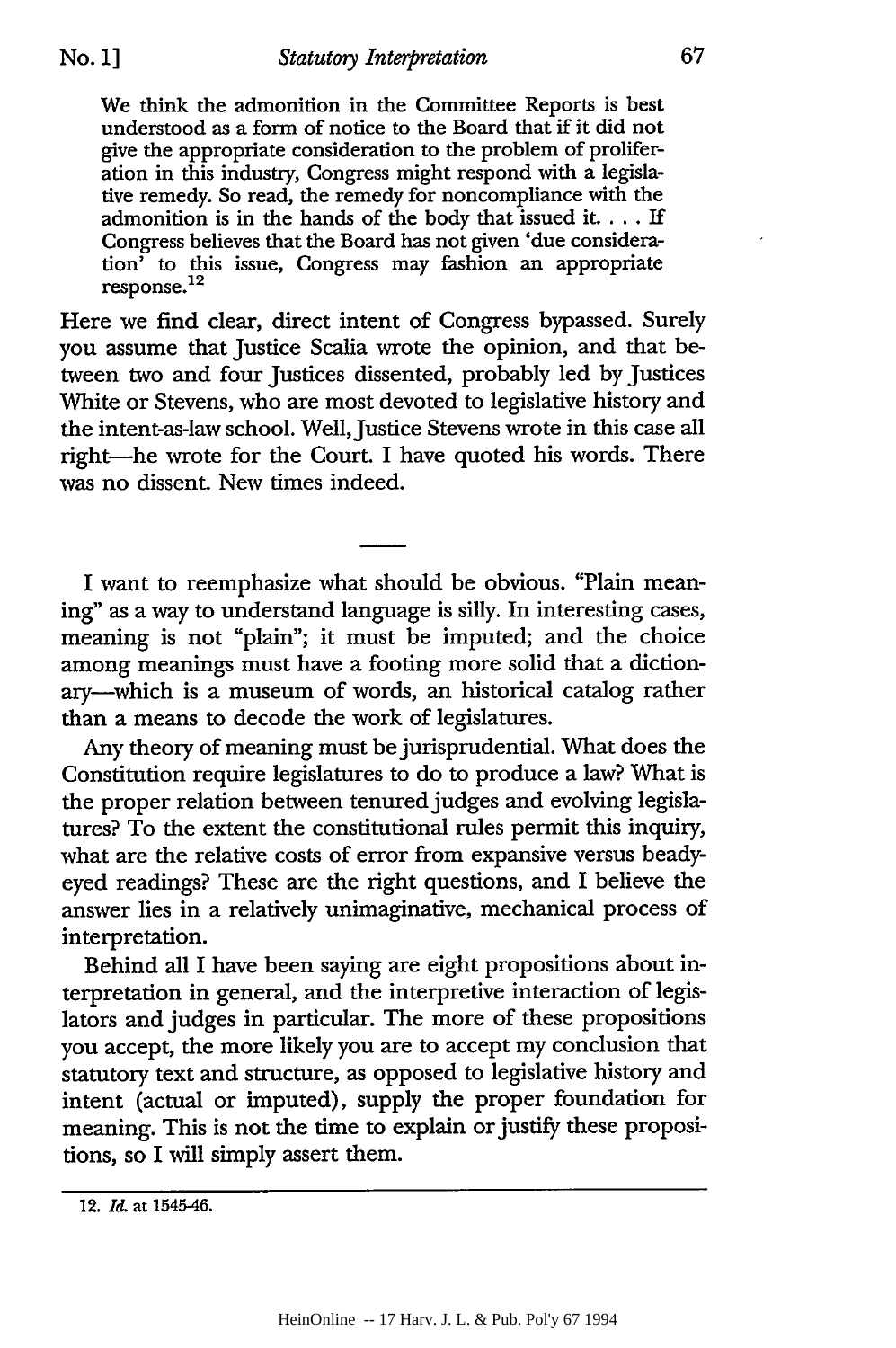*1. Intent is empty.* Peer inside the heads of legislators and you find a hodgepodge. Some strive to serve the public interest, but they disagree about where that lies. Some strive for re-election, catering to interest groups and contributors. Most do a little of each. And inside some heads you would find only fantasies challenging the disciples of Sigmund Freud. Intent is elusive for a natural person, fictive for a collective body.<sup>13</sup> The different strands produce quite a playground-they give the judge discretion, but no "meaning" that can be imputed to the legislature.

2. *Hard questions have no right answers.* Let us not pretend that texts answer every question. Instead we must admit that there are gaps in statutes, as in the law in general. When the text has no answer, a court should not put one there on the basis of legislative reports or moral philosophy-or economics! Instead the interpreter should go to some other source of rules, including administrative agencies, common law, and private decision.<sup>14</sup>

*3. Laws lack spirit.* Legislation is compromise. Compromises have no spirit; they just are. For example: the absence of a private right of action may be a limit on a substantive rule, the price some group charged to assent to the rule itself. You imply a private action because this would promote enforcement; hindering enforcement may have been the key to any legislation at all. If this is unprincipled, it is the way of compromise. Law is a vector rather than an arrow. Especially when you see the hand of interest groups.

*4. Rules differ from standards.* Sometimes Congress specifies values or ends, things for the executive and judicial branches to achieve, but often it specifies means, creating loopholes but greater certainty. Using legislative history and an imputed "spirit" to convert one approach into another dishonors the legislative choice as effectively as expressly refusing to follow the law.

*5. The Constitution limits what counts as "law."What* lets out an intent-based approach is not simply the lack of useful intent but the structure of our Constitution, which requires agreement on a *text* by two Houses of Congress and one President. No matter how well we can know the wishes and desires of legislators, the only

**<sup>13.</sup>** *See generally* Kenneth Shepsle, *Congress is a "They," not an "It": Legislative Intent as Oxymoron,* 12 **INT'L** REV. L. & EcoN. 239 (1992).

<sup>14.</sup> *See* Frank H. Easterbrook, *Statutes' Domains*, 50 U. CHI. L. REV. 553 (1983).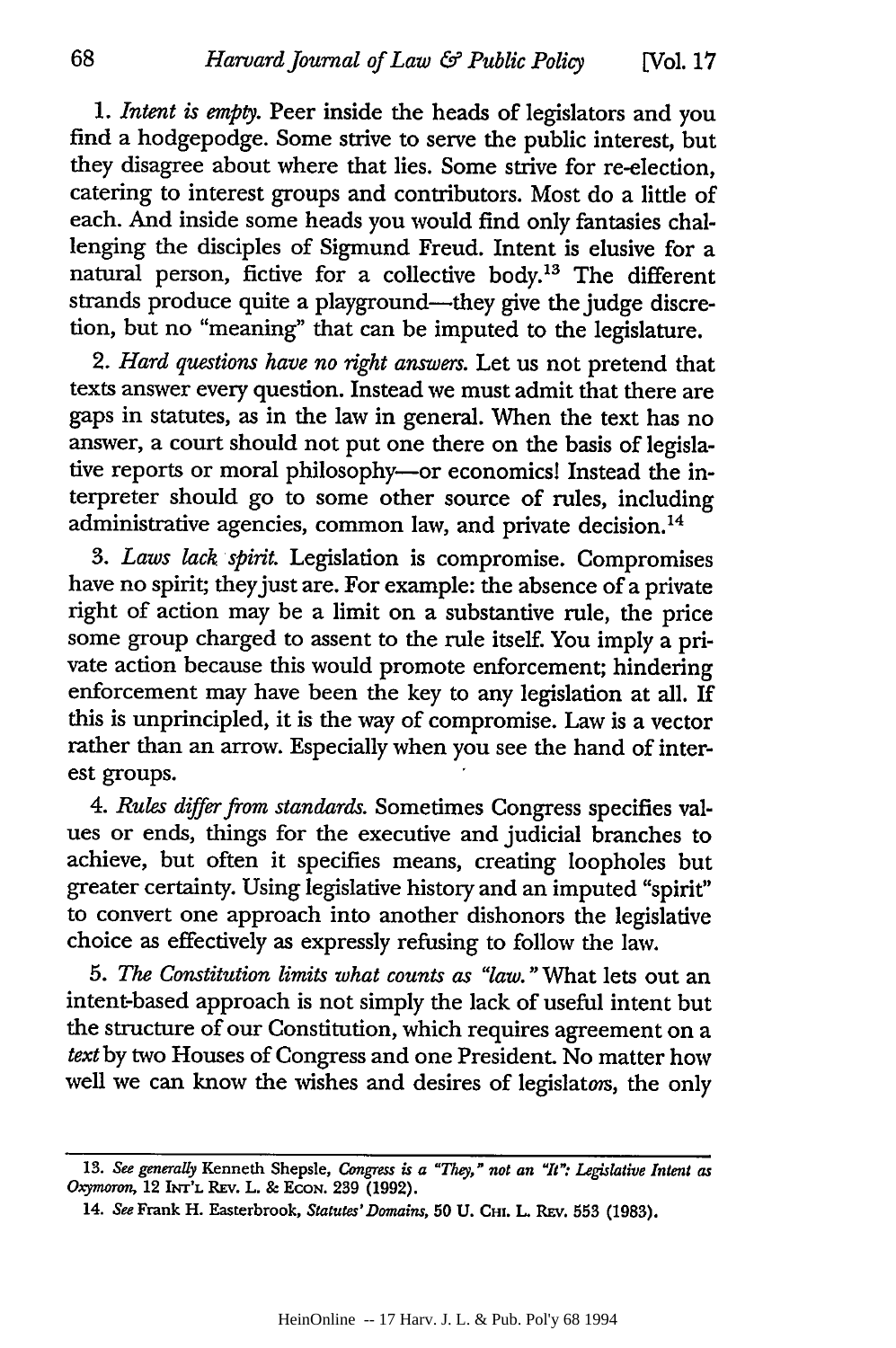way the legislature issues binding commands is to embed them in a law.<sup>15</sup>

*6. Legislatures have limited terms.* The most valuable, and scarce, political resource is time, and the Constitution uses this scarcity to limit legislative power. Judges must respect this constriction. Imaginative reconstruction, asking how an expired Congress would have answered a question had the subject been presented, extends the term beyond the constitutional limit—and is of course fantasy anyway, since we can imagine any answer we want when we are inventing both question and answer.<sup>16</sup> Only living Congresses, and not homunculi sitting in the minds of judges, are authorized to make law.<sup>17</sup>

*7. Meaning does not follow the election returns.* Words take their meaning from interpretive communities, which poses the question: which community? Of generalists or specialists? Of legislators or the addressees of laws? Of those living at the time of enactment, or those living today? Laws are designed to bind, to perpetuate a solution devised by the enacting legislature, and do not change unless the legislature affirmatively enacts something new. This implies that the right interpretive community is the one contemporaneous with the enacting Congress.<sup>18</sup> Law does not change in meaning as the political culture changes.

*8. Interpreters are normal people.* Judges are overburdened generalists, not philosophers or social scientists. Methods of interpretation that would be good for experts are not suitable for generalists.<sup>19</sup> Generalists should be modest and simple. While recognizing that specialists might produce a more nuanced ap-

**18.** *See West Virignia Hospitals,* 499 **U.S.** at **100** & n.7.

19. *See* Frederick Schauer, *Statutory Construction and the Coordinating Function of Plain Meaning,* 1990 S. **CT.** Ray. 231. *See also* Frederick Schauer, *The Practice and Problems of Plain Meaning. A Response to Aleinkoff and Shaw,* 45 **VAND.** L. **REv.** 715, 733 (1992).

*<sup>15.</sup> See* David Slawson, *Legislative History and the Need to Bring Statutory Interpretation Under the Rule of Law, 44* **STAN.** L. REv. 383 (1992).

<sup>16.</sup> A persistent fallacy indeed. In addition to modern exponents, see 1 WILLIAM BLACK-**STONE, COMMENTARIES ON THE LAWS OF ENGLAND** \*59-60. *See also* Frank H. Easterbrook, *The Role of Original Intent in Statutory Construction,* 11 HARv. J.L. & PuB. POL'Y 59 (1988).

<sup>17.</sup> Petitioners... insist that if Congress had considered the issue, it would have granted federal courts exclusive jurisdiction over civil RICO cases. The argument.., is misplaced, for even if we could reliably discern what Congress' intent might have been had it considered the question, we are not at liberty to speculate.

Tafflin v. Levitt, 493 U.S. 455, 461 (1990). A more recent opinion says that imaginative reconstruction "profoundly mistakes our role" and characterizes the process as "a usurpation." West Virginia Hospitals, Inc. v. Casey, 499 U.S. 83, 100 (1991).